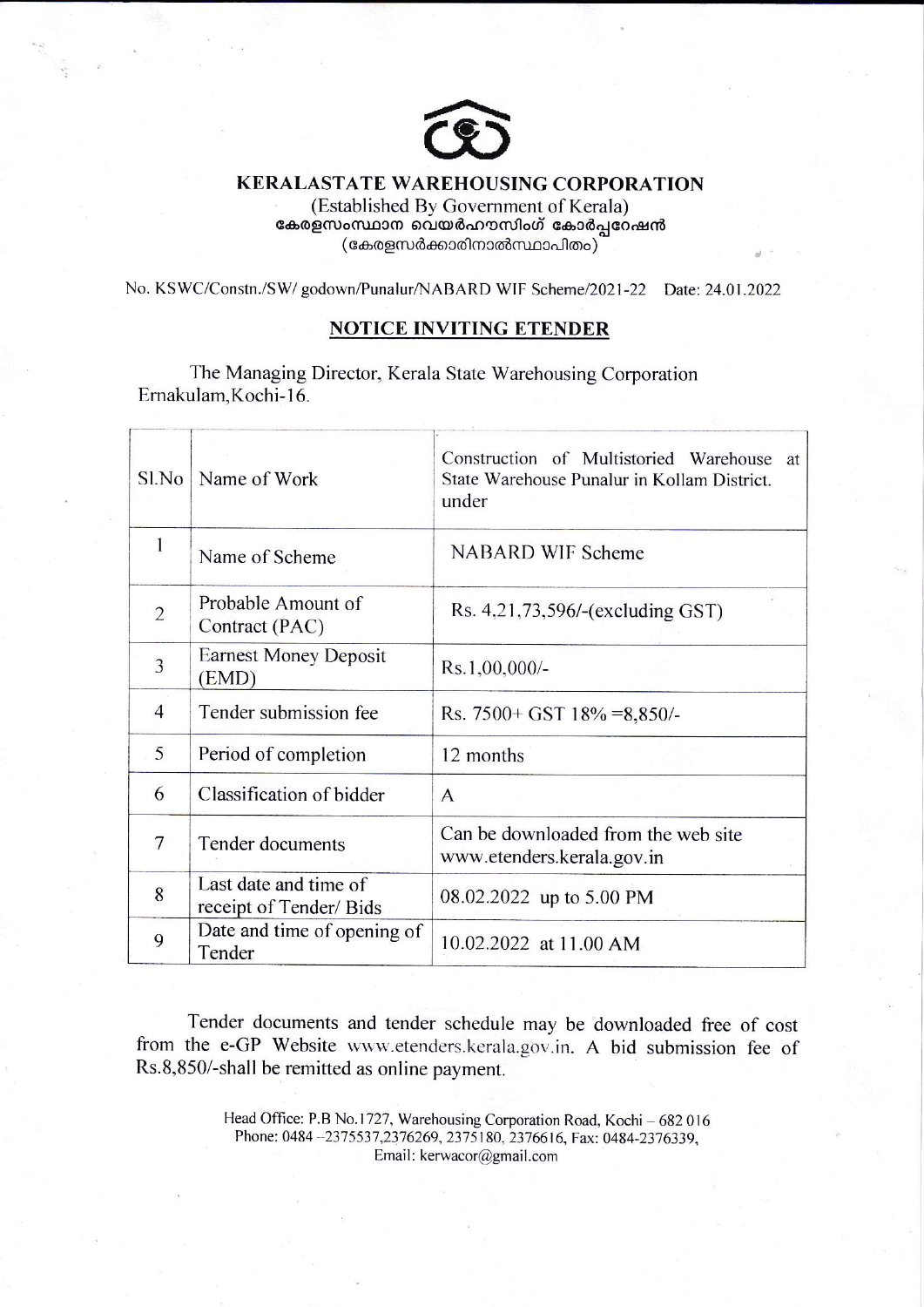All bid/ tender documents are to be submitted online only and in the designated cover(s)/envelope(s) on the e-GP website. Tenders/ bids shall be accepted only through online mode on the e-GP website and no manual submission of the same shall be entertained. Late tenders will not be accepted.

Tender conditions duly filled and signed, copy of valid Registration Certificate duly self attested, Valid experience certificates attested. Original Preliminary Agreement in stamp paper worth Rs.200/- ,Positive Net worth Certificate for the last 2 financial years duly certified by practicing Chartered Accountant, E-payment form duly filled and EMD exemption Certificate (if any) shall be submitted online and subsequently in a separate cover physically on or before 09.02.2022. 5PM.More details on EMD & Cost of Tender documents/ bid submission fee are mentioned in the tender notice.

The bids shall be opened online at the office of the Managing Director , Kerala State Warehousing Corporation. PB No. 1727, Kochi-16 on 10.02.2022 at 11.00AM by the Executive Engineer  $\leq$ Competent Tender Opening Authority>in the presence of the Bidders / their representatives who wish to attend at the above address. If the tender opening date happens to be on a holiday or non-working dav due to any other valid reason, the tender opening process will be done on the next working day at same time and place.

Online Tenders/ bids are to be accompanied with a preliminary agreement executed in Kerala stamp paper worth Rs.200/-. Tenders/ bids received online without the preliminary agreement will not be considered and shall be summarilv rejected. Further details can be had from the NIT or Office of the Executive Engineer, Kerala State Warehousing Corporation during working hours.

All other existing conditions related to e-tendering of Kerala PWD will be applicable in this tender also. The Kerala State Warehousing Corporation will not be responsible for any error like missing of schedule data while downloading by the Bidder.

 $\sqrt{2}$ Managing Director

Head Office: P.B No.1727, Warehousing Corporation Road, Kochi - 682 016 Phone: 0484 -2375537,2376269, 2375180, 2376616, Fax: 0484-2376339, Email: kerwacor@gmail.com